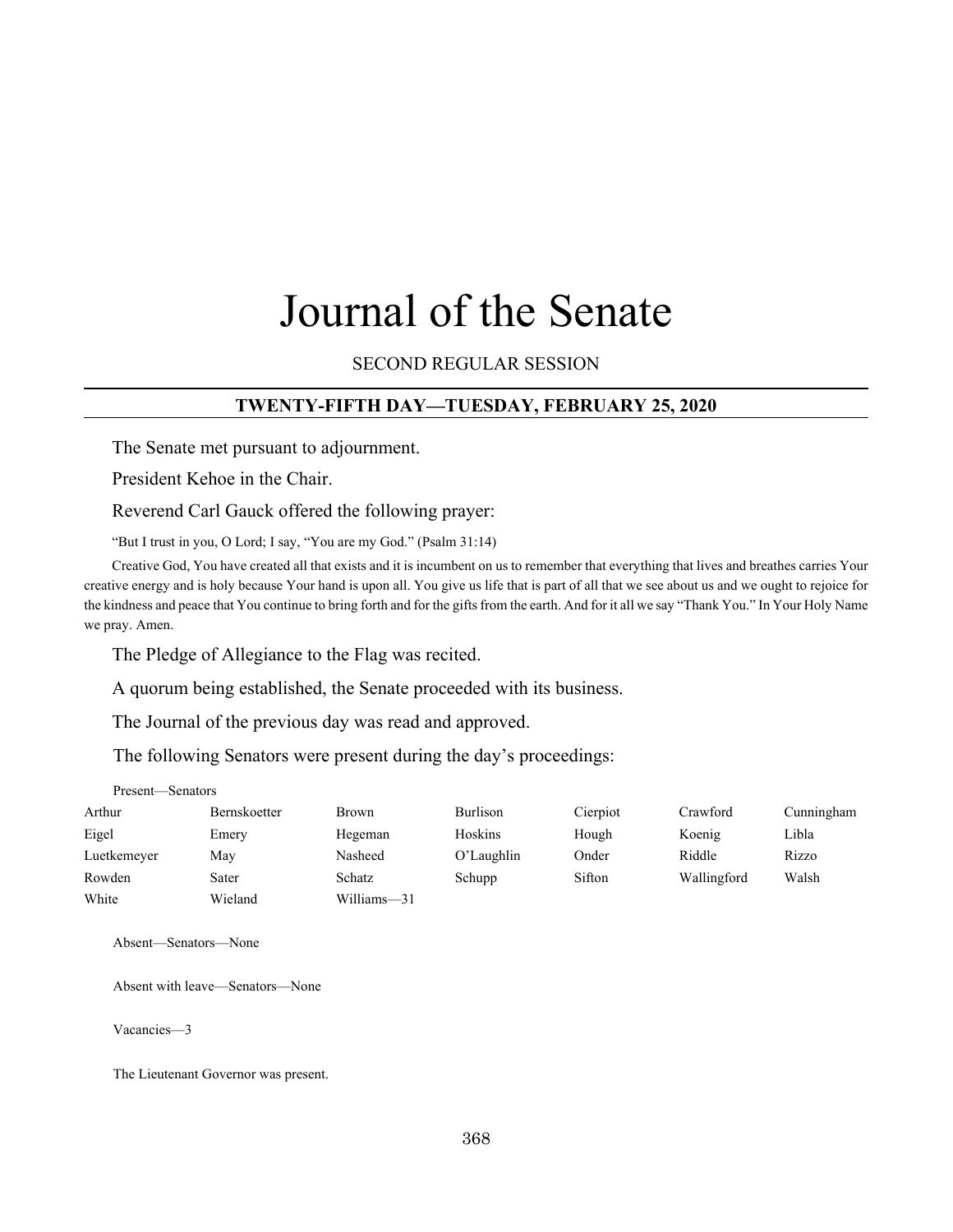## **INTRODUCTION OF BILLS**

The following Bills were read the 1st time and ordered printed:

**SB 1041**–By Schupp.

An Act to amend chapter 188, RSMo, by adding thereto one new section relating to pelvic examinations.

**SB 1042**–By Nasheed.

An Act to amend chapters 160 and 213, RSMo, by adding thereto two new sections relating to discriminatory practices by educational institutions.

#### **SB 1043**–By Emery.

An Act to repeal section 290.500, RSMo, and to enact in lieu thereof one new section relating to the minimum wage.

#### **SB 1044**–By Crawford.

An Act to repeal section 393.1075, RSMo, and to enact in lieu thereof one new section relating to demand-side programs for gas corporations.

#### **SB 1045**–By Bernskoetter.

An Act to repeal sections 8.800, 8.805, 8.830, 8.843, 23.295, 30.750, 67.2835, 135.311, 135.710, 135.950, 178.585, 186.019, 290.257, 374.007, 386.040, 386.071, 386.700, 386.710, 386.890, 393.1025, 414.400, 414.406, 414.417, 414.510, 620.010, 620.035, 620.484, 620.490, 620.511, 620.512, 620.513, 640.153, 640.157, 640.160, 640.651, 640.653, 660.135, 701.500, and 701.509, RSMo, section 167.910 as enacted by house bill no. 1606, ninety-ninth general assembly, second regular session, and section 167.910 as enacted by house bill no. 1415, ninety-ninth general assembly, second regular session, and to enact in lieu thereof forty new sections relating to the reorganization and renaming of certain state agencies.

## **REFERRALS**

President Pro Tem Schatz referred **SCS** for **SB 617** to the Committee on Fiscal Oversight.

The Senate observed a moment of silence in memory of Maria Lucas.

On motion of Senator Rowden, the Senate recessed until 2:00 p.m.

#### **RECESS**

The time of recess having expired, the Senate was called to order by President Kehoe.

#### **RESOLUTIONS**

Senator Onder offered Senate Resolution No. 1272, regarding Charlotte Davis, which was adopted.

Senator Luetkemeyer offered Senate Resolution No. 1273, regarding Michael R. Brown, DO, Smithville, which was adopted.

Senator White offered Senate Resolution No. 1274, regarding the Ninetieth Birthday of Melvin Charles, Eggerman, Lockwood, which was adopted.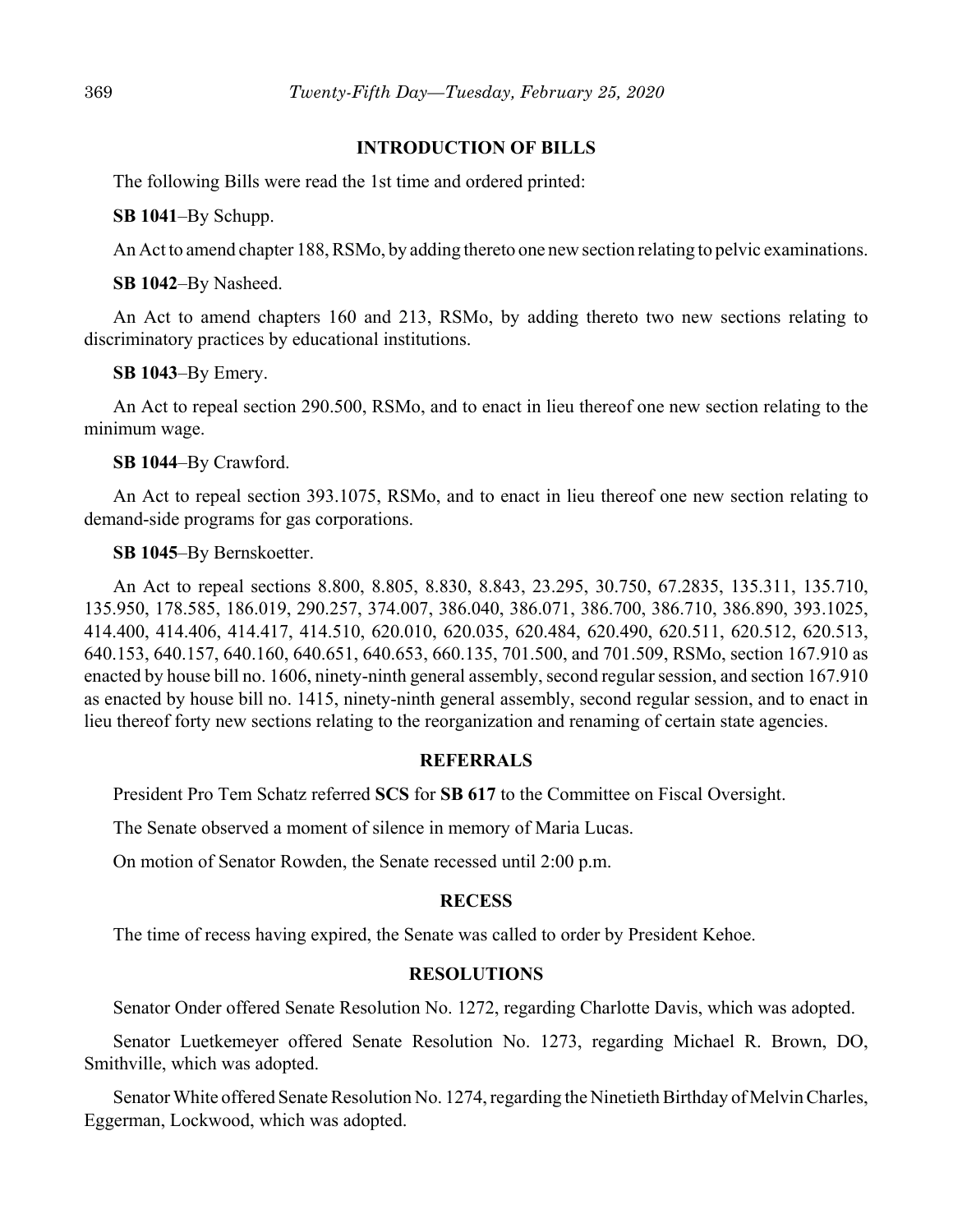## **REPORTS OF STANDING COMMITTEES**

Senator Rowden, Chairman of the Committee on Rules, Joint Rules, Resolutions and Ethics, submitted the following report:

Mr. President: Your Committee on Rules, Joint Rules, Resolutions and Ethics, after examination of **SCS** for **SB 676**, respectfully requests that it be removed from the Senate Consent Calendar in accordance with the provisions of Senate Rule 45.

The Senate observed a moment of silence in memory of Samuel L. Moore, III.

# **SENATE BILLS FOR PERFECTION**

Senator Eigel moved that **SB 575**, with **SS** and **SA 1** (pending), be called from the Informal Calendar and again taken up for perfection, which motion prevailed.

**SA 1** was again taken up.

Senator Walsh offered **SA 1** to **SA 1**:

# SENATE AMENDMENT NO. 1 TO SENATE AMENDMENT NO. 1

Amend Senate Amendment No. 1 to Senate Substitute for Senate Bill No. 575, Page 4, Section 1, Line 23, by inserting after all of said line the following:

"**7. (1) Not later than five hundred forty days after the effective date of this section, the labor and industrial relations commission shall prepare and submit to the general assembly a report assessing:**

**(a) The presence of asbestos in residential, commercial, industrial, public, and school buildings; and**

**(b) The extent of exposure and risk to human health associated with the asbestos present in those buildings from all commercial, industrial, and consumer activities that may result in asbestos exposure.**

**(2) The report required under this subsection shall additionally:**

**(a) Be based on the best available information, and information that can feasibly be obtained through surveys or other means; and**

**(b) Provide the following:**

**a. An estimate of the number of residential, commercial, industrial, public, and school buildings in Missouri where asbestos is present;**

**b. An estimate of the quantity of asbestos in those buildings and the portion of that asbestos that is friable;**

**c. A description of the types of building components and systems containing asbestos in those buildings and the categories of mixtures and articles containing asbestos that are present, such as thermal insulation, roofing materials, asbestos cement pipe, and asbestos cement sheet;**

**d. For each category of building, an estimate of the number of people potentially exposed to**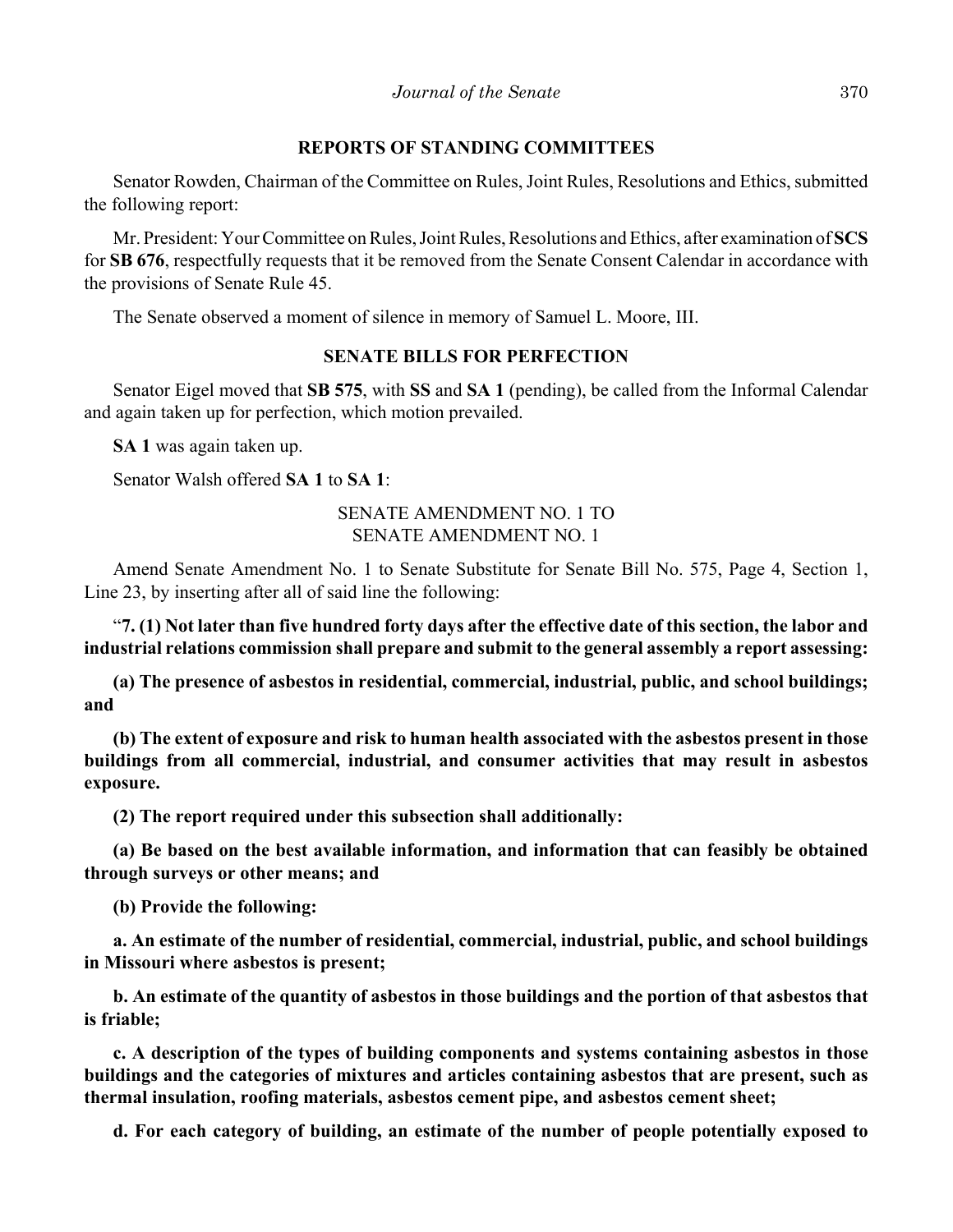**asbestos, the conditions and activities with the greatest potential for exposure, and estimates of the levels of exposure;**

**e. A description of the role of handling, maintenance, and construction practices in creating exposure to asbestos and the impact of building aging on the potential for asbestos exposure;**

**f. An estimate of the quantity of asbestos waste generated from building renovation, repair, and demolition for each of the five calendar years preceding the date of submission of the report, and the procedures that are used for the handling, transport, and disposal of that waste;**

**g. An assessment of the sufficiency of existing statutes, regulations, policies, and programs implemented by state agencies in protecting against exposures to legacy asbestos; and**

**h. Recommendations for modifications or additions to those statutes, regulations, policies, and programs as necessary to reduce or eliminate risks to human health, including: the inspection of buildings to determine the presence and condition of asbestos; inventorying the presence and condition of asbestos in buildings; the abatement or removal of asbestos from buildings; handling asbestos during building maintenance, repair, demolition, and other commercial and industrial activities with the potential for asbestos exposure; and disposal of asbestos-containing waste and debris.**"; and

Further renumber the remaining subsection accordingly.

Senator Walsh moved that the above amendment be adopted and requested a roll call vote be taken. She was joined in her request by Senators Arthur, May, Sifton and Williams.

Senator Hough assumed the Chair.

President Kehoe assumed the Chair.

At the request of Senator Eigel, **SS** for **SB 575** was withdrawn, rendering **SA 1** and **SA 1** to **SA 1** moot.

Senator Eigel offered **SS No. 2** for **SB 575**, entitled:

SENATE SUBSTITUTE NO. 2 FOR SENATE BILL NO. 575

An Act to amend chapter 537, RSMo, by adding thereto seven new sections relating to exposure to asbestos.

Senator Eigel moved that **SS No. 2** for **SB 575** be adopted.

Senator Crawford assumed the Chair.

Senator Walsh offered **SA 1**:

#### SENATE AMENDMENT NO. 1

Amend Senate Substitute No. 2 for Senate Bill No. 575, Page 1, Section 537.880, Line 18, by inserting after "benefits" the following: "**or a civil action arising out of, based on, or related to the health effects of exposure to asbestos and any derivative claim made by or on behalf of a person exposed to asbestos or a representative, spouse, parent, child, or other relative of a person that alleges that the health effects were wholly or partially due to exposure suffered while serving as a firefighter**".

Senator Walsh moved that the above amendment be adopted and requested a roll call vote be taken. She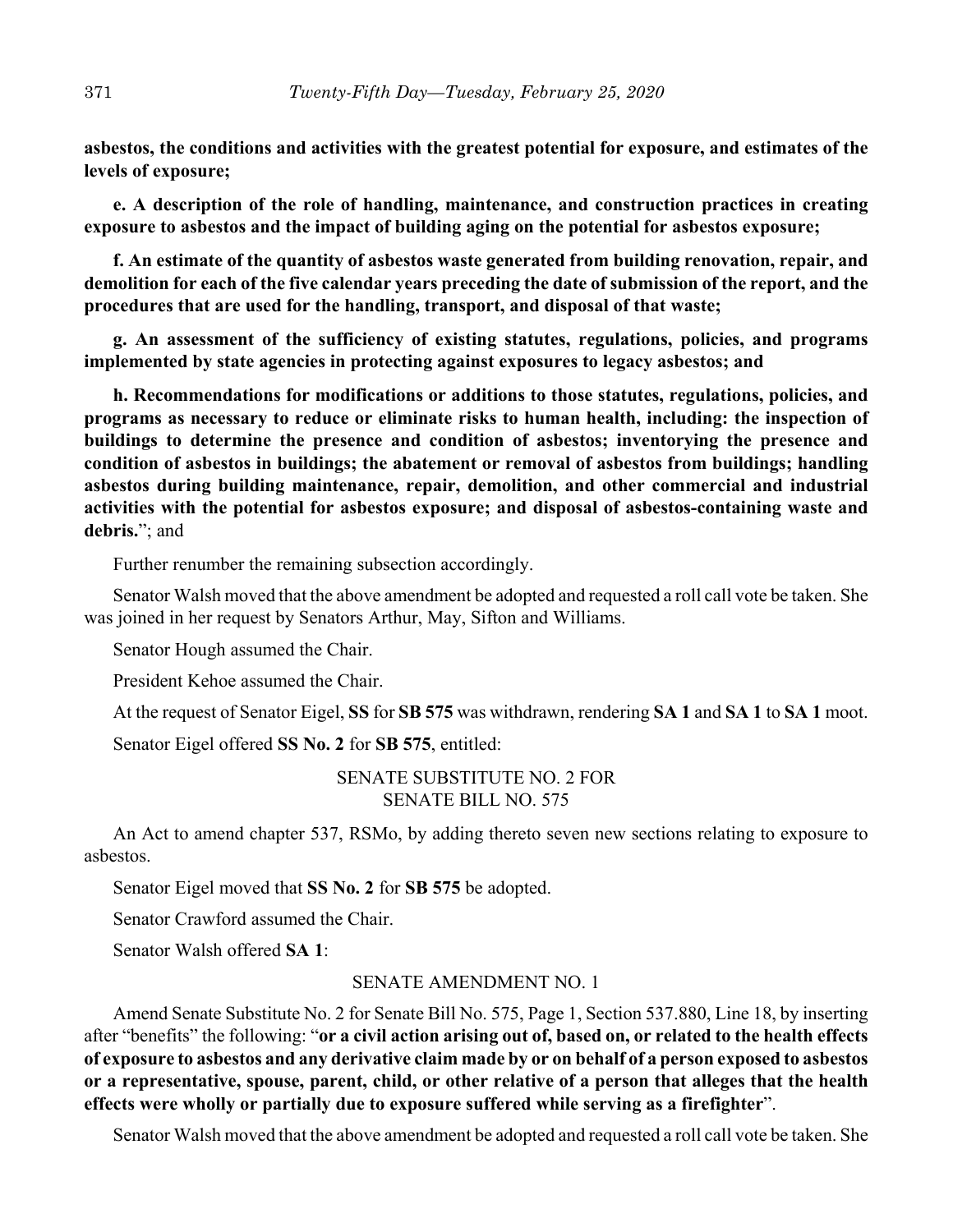was joined in her request by Senators Arthur, May, Nasheed, and Rizzo.

**SA 1** failed of adoption by the following vote:

| YEAS—Senators       |                                   |          |            |            |               |        |
|---------------------|-----------------------------------|----------|------------|------------|---------------|--------|
| Arthur              | Hough                             | May      | Nasheed    | Rizzo      | Rowden        | Sifton |
| Walsh               | Williams-9                        |          |            |            |               |        |
| NAYS-Senators       |                                   |          |            |            |               |        |
| <b>Bernskoetter</b> | Burlison                          | Cierpiot | Crawford   | Cunningham | Eigel         | Emery  |
| Hegeman             | Hoskins                           | Koenig   | O'Laughlin | Onder      | Schatz        | White  |
| Wieland-15          |                                   |          |            |            |               |        |
| Absent—Senators     |                                   |          |            |            |               |        |
| <b>Brown</b>        | Luetkemeyer                       | Riddle   | Sater      | Schupp     | Wallingford-6 |        |
|                     | Absent with leave—Senator Libla—1 |          |            |            |               |        |

Vacancies—3

Senator Rizzo offered **SA 2**:

## SENATE AMENDMENT NO. 2

Amend Senate Substitute No. 2 for Senate Bill No. 575, Page 1, Section 537.880, Line 18, by inserting after "benefits" the following: "**or a civil action arising out of, based on, or related to the health effects of exposure to asbestos and any derivative claim made by or on behalf of a person exposed to asbestos or a representative, spouse, parent, child, or other relative of a person that alleges that the health effects were wholly or partially due to exposure suffered while serving as a member of any branch of the United States military**".

Senator Rizzo moved that the above amendment be adopted.

Senator Bernskoetter assumed the Chair.

Senator Crawford assumed the Chair.

Senator Emery assumed the Chair.

President Kehoe assumed the Chair.

Senator Emery assumed the Chair.

President Kehoe assumed the Chair.

At the request of Senator Eigel, **SB 575**, with **SS No. 2** and **SA 2** (pending), was placed on the Informal Calendar.

Senator White moved that **SB 591**, with **SCS** and **SS** for **SCS** (pending), be called from the Informal Calendar and again taken up for perfection, which motion prevailed.

**SS** for **SCS** was again taken up.

At the request of Senator White, **SS** for **SCS** for **SB 591** was withdrawn.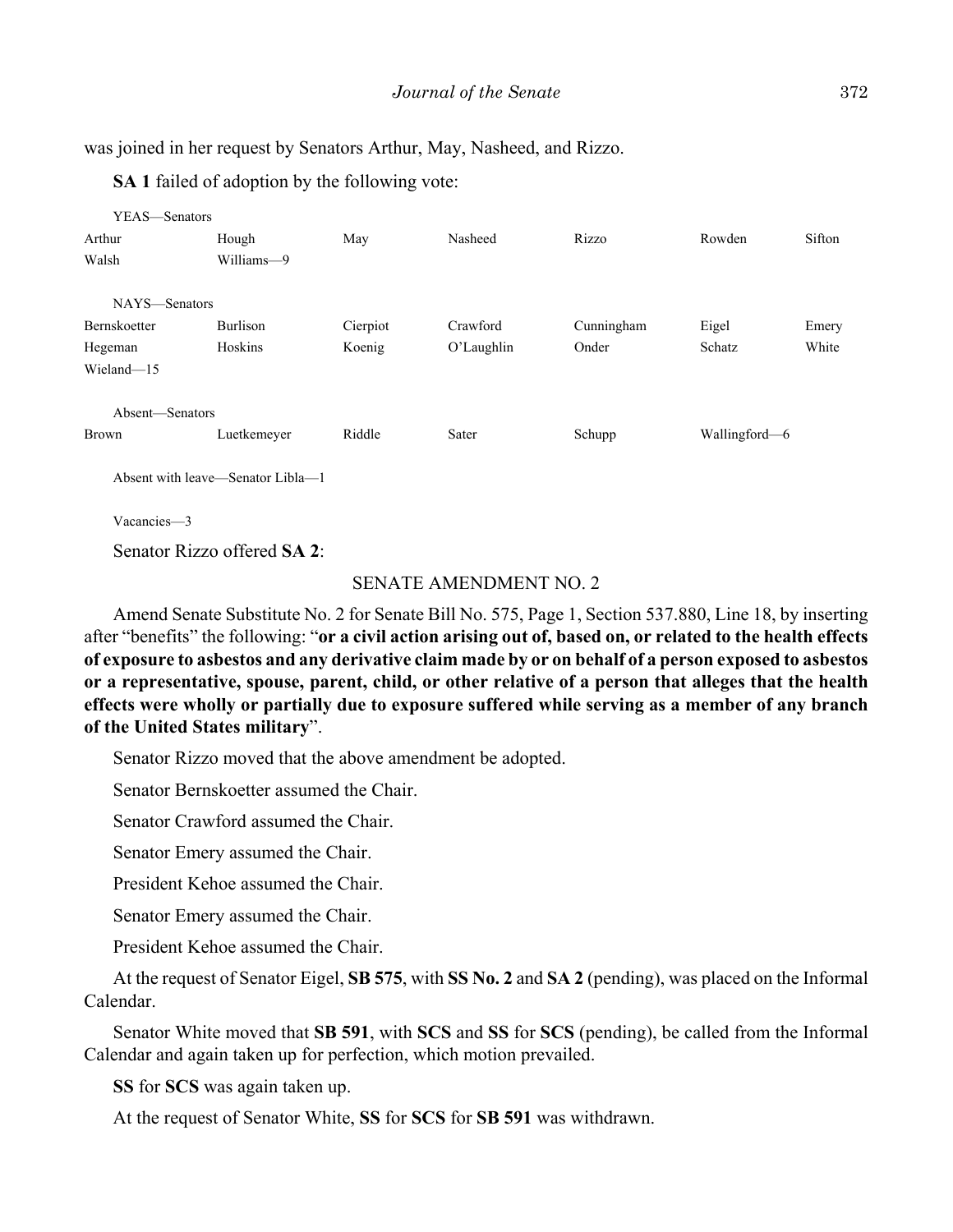Senator White offered **SS No. 2** for **SCS** for **SB 591**, entitled:

# SENATE SUBSTITUTE NO. 2 FOR SENATE COMMITTEE SUBSTITUTE FOR SENATE BILL NO. 591

An Act to repeal sections 407.020, 407.025, 510.263, 510.265, 538.205, and 538.210, RSMo, and to enact in lieu thereof eight new sections relating to civil actions, with existing penalty provisions.

Senator White moved that **SS No. 2** for **SCS** for **SB 591** be adopted, which motion prevailed.

On motion of Senator White, **SS No. 2** for **SCS** for **SB 591** was declared perfected and ordered printed.

#### **RESOLUTIONS**

Senator Bernskoetter offered Senate Resolution No. 1275, regarding Ben Wilbers, Jefferson City, which was adopted.

Senator Bernskoetter offered Senate Resolution No. 1276, regarding Jackson Douglas Allmeroth, Jefferson City, which was adopted.

Senator Bernskoetter offered Senate Resolution No. 1277, regarding Don Nikodim, Columbia, which was adopted.

Senator Libla offered Senate Resolution No. 1278, regarding the Sixtieth Birthday of Nathaniel Andrew Ellis, Kennett, which was adopted.

Senator Libla offered Senate Resolution No. 1279, regarding Nathaniel Andrew Ellis, Kennett, which was adopted.

## **INTRODUCTION OF GUESTS**

Senator Williams introduced to the Senate, Stacy Edwards, St. Louis; Ryana Parks-Shaw, Kansas City; and Kimberly Egonmwan, Chicago; and representatives of Alpha Kappa Alpha Sorority, Inc.

Senator Williams introduced to the Senate, Kevin Bucheck, University City.

Senator Libla introduced to the Senate, Dr. Wesley Payne, President; Dr. Maribeth Payne, Dr. Mairead Ryan-Anderson, Gina Bubanovich, Jennifer Berten, Johnny Boham, Jalishia Draper, Steven (Izzy) Lane, Kristen Ott, Angela Ray, Amy Stradler, Penny Taylor and Bailey Tellez, Three Rivers College, Poplar Bluff.

Senator Nasheed introduced to the Senate, Michelle Sherrod and Glen Campbell, St. Louis City.

Senator White introduced to the Senate, Senior Army Instructor Lieutenant Colonel Dustin K. Elder; and Quinton Tyler, Hannah Burton, Bailey Russell, Lauren Gilpin, Gabe Elder, Zachary Chronister, Jessi DeGonia, Jalynn Smith, Elijah Holloway, Hannah Rearrick and Jager Carter, Webb City High School Junior Army Reserve Officers' Training Corps Rifle Team.

The President introduced to the Senate, Consul General Alan Gogbashian, and representatives of the British Diplomatic Service, Chicago.

Senator Williams introduced to the Senate, former State Representative Joe Adams, University City.

Senator Williams introduced to the Senate, Jessica and Flora Woolbright, and Carla and Lilly Maley, Missouri Coalition Against Domestic and Sexual Violence, St. Louis; and Flora and Lilly were made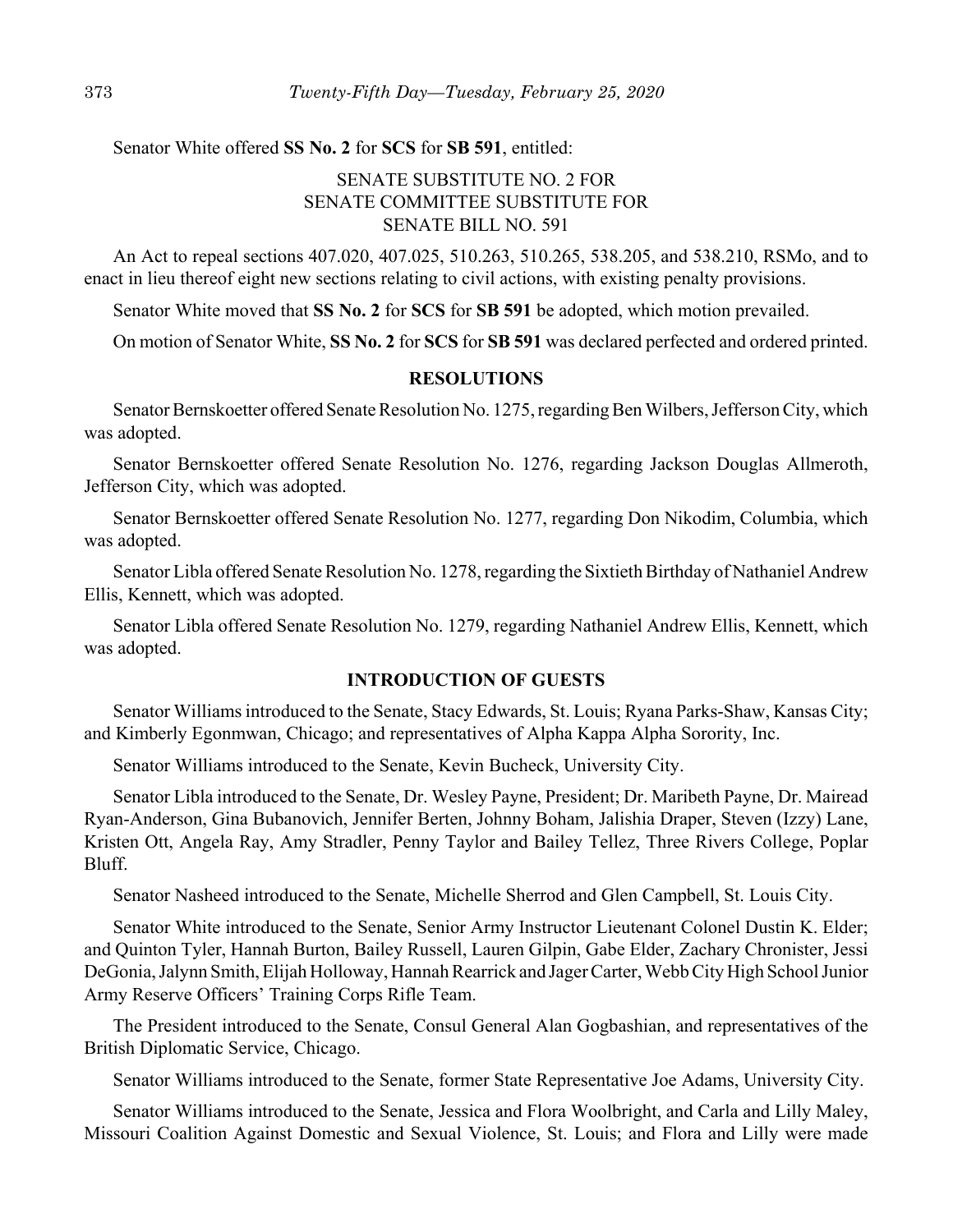honorary pages.

Senator Eigel introduced to the Senate, Dana Hunter, O'Fallon; and Chris Schulz, Chesterfield.

Senator Rizzo introduced to the Senate, representatives of the Raytown, South Kansas City, Grandview, Blue Springs, Independence and Lee's Summit chambers of commerce.

Senator Crawford introduced to the Senate, representatives of Leadership Buffalo.

Senator Libla introduced to the Senate, Braxton Watkins, his parents, Ashley and Colby Reynolds, sister Izzy Reynolds, and Sandra Hooker, Caruthersville.

Senator Hoskins introduced to the Senate, Teacher Lori Peel; Kathy Papreck and Crystal Vestal; and McKenzie Dowell, Avery Evans, Eliza Papreck, Ayla Castaneda and Marisa Vestal, Marshall.

Senator Sifton introduced to the Senate, the Physician of the Day, Dr. Evan S. Schwarz, St. Louis.

On motion of Senator Rowden, the Senate adjourned until February 26, 2020 at 11:00 a.m.

## SENATE CALENDAR

## TWENTY-SIXTH DAY–WEDNESDAY, FEBRUARY 26, 2020

## FORMAL CALENDAR

## SECOND READING OF SENATE BILLS

SB 889-Koenig SB 890-Koenig SB 891-Burlison SB 892-Burlison SB 893-Burlison SB 895-Eigel SB 896-Eigel SB 897-Cierpiot SB 898-Cunningham SB 899-Brown SB 900-Sifton SB 901-Wallingford SB 902-Wallingford SB 903-Wieland SB 904-Wieland SB 905-Eigel

SB 906-Libla SB 907-Arthur SB 908-Hough SB 909-Wallingford SB 910-Wallingford SB 911-White SB 912-Emery SB 913-Emery SB 914-Arthur SB 915-Crawford SB 916-Crawford SB 917-Onder SB 918-Onder SB 919-Onder SB 920-Wieland SB 921-Wallingford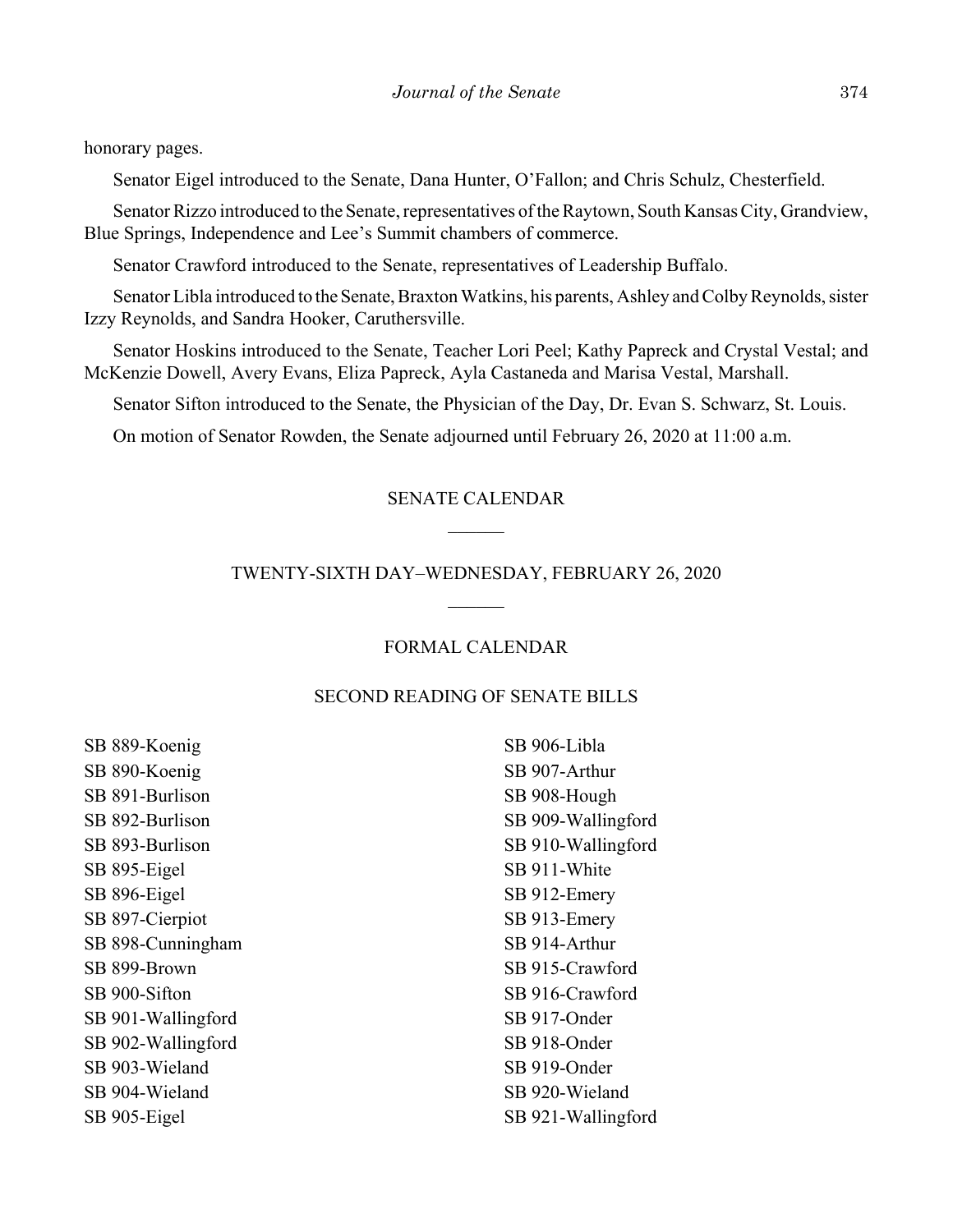SB 922-Luetkemeyer SB 923-Sifton SB 924-Riddle SB 925-Riddle SB 926-Walsh SB 927-Schatz SB 928-Brown SB 929-Emery SB 930-Eigel SB 931-Arthur SB 932-Onder SB 933-Onder SB 934-Onder SB 935-Wallingford SB 936-May SB 937-Nasheed SB 938-Onder SB 939-Onder SB 940-Schupp SB 941-Sater SB 942-Riddle SB 943-Crawford SB 944-Williams SB 945-Williams SB 946-Wieland SB 947-Wieland SB 948-Wallingford SB 949-Riddle SB 950-White SB 951-Schupp SB 952-Williams SB 953-Williams SB 954-May SB 955-Walsh SB 956-Onder SB 957-Sater SB 958-Koenig SB 959-Sifton SB 960-Emery SB 961-Emery

SB 962-Arthur SB 963-O'Laughlin SB 964-O'Laughlin SB 965-O'Laughlin SB 966-O'Laughlin SB 967-Cierpiot SB 968-Cierpiot SB 969-Riddle SB 970-Rowden SB 971-Sater SB 972-Wieland SB 973-Wallingford SB 974-Wallingford SB 975-Wallingford SB 976-Sater SB 977-Wallingford SB 978-Wallingford SB 979-Wallingford SB 980-Nasheed SB 981-Cierpiot SB 982-Cierpiot SB 983-Brown SB 984-Crawford SB 985-May SB 986-May SB 987-Williams SB 988-Emery SB 989-May SB 990-May SB 991-Walsh SB 992-Burlison SB 993-Burlison SB 994-Bernskoetter SB 995-Cunningham SB 996-Onder SB 997-Bernskoetter SB 998-Sifton SB 999-Walsh SB 1000-Onder SB 1001-Brown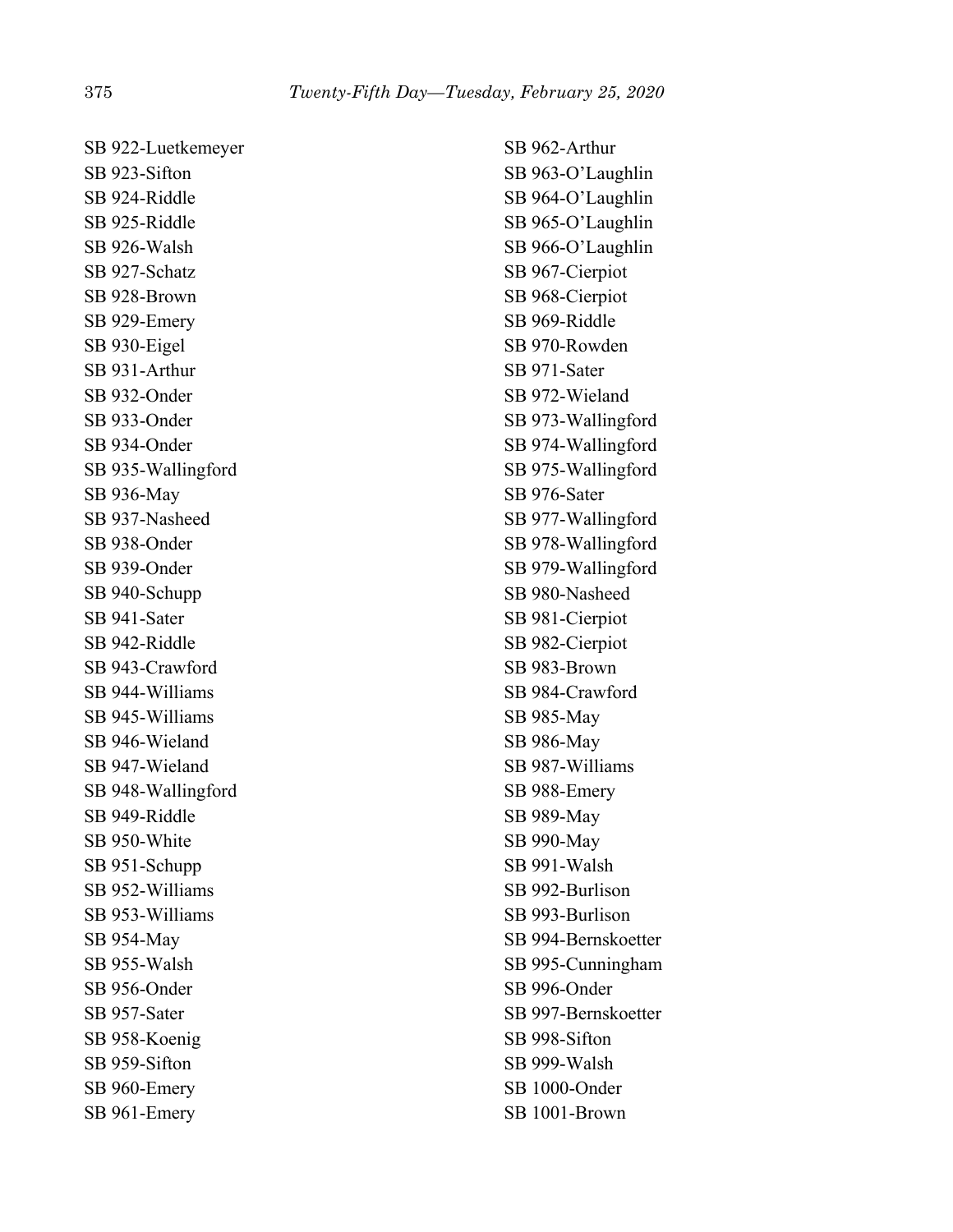SB 1002-Rizzo SB 1003-White SB 1004-Cierpiot SB 1005-Schupp SB 1006-Hoskins SB 1007-Burlison SB 1008-Burlison SB 1009-Burlison SB 1010-Sater SB 1011-Williams SB 1012-Wieland SB 1013-Wieland SB 1014-Sifton SB 1015-Emery SB 1016-Crawford SB 1017-Walsh SB 1018-Rizzo SB 1019-Rizzo SB 1020-Schatz SB 1021-O'Laughlin SB 1022-O'Laughlin SB 1023-O'Laughlin SB 1024-Riddle SB 1025-Emery SB 1026-O'Laughlin SB 1027-O'Laughlin SB 1028-White SB 1029-Sater SB 1030-Williams SB 1031-Nasheed SB 1032-Riddle SB 1033-Hegeman SB 1034-Cierpiot SB 1035-Emery SB 1036-White SB 1037-Walsh SB 1038-Wallingford SB 1039-Wallingford SB 1040-Wallingford SB 1041-Schupp SB 1042-Nasheed SB 1043-Emery SB 1044-Crawford SB 1045-Bernskoetter

# HOUSE BILLS ON SECOND READING

HB 1631-Deaton HCS for HB 1959 HB 1566-Burnett HCS for HB 1434 HCS for HB 1488 HB 1348-Baker HCS for HB 1655 HB 1640-Taylor

HB 2061-Christofanelli HCS for HBs 1387 & 1482 HB 1418-McGirl HB 1486-Rehder HCS for HB 1868 HB 1873-Gregory HCS for HB 1696 HCS for HB 1787

# THIRD READING OF SENATE BILLS

SB 552-Wieland SCS for SB 689-Emery SCS for SB 617-Cunningham (In Fiscal Oversight)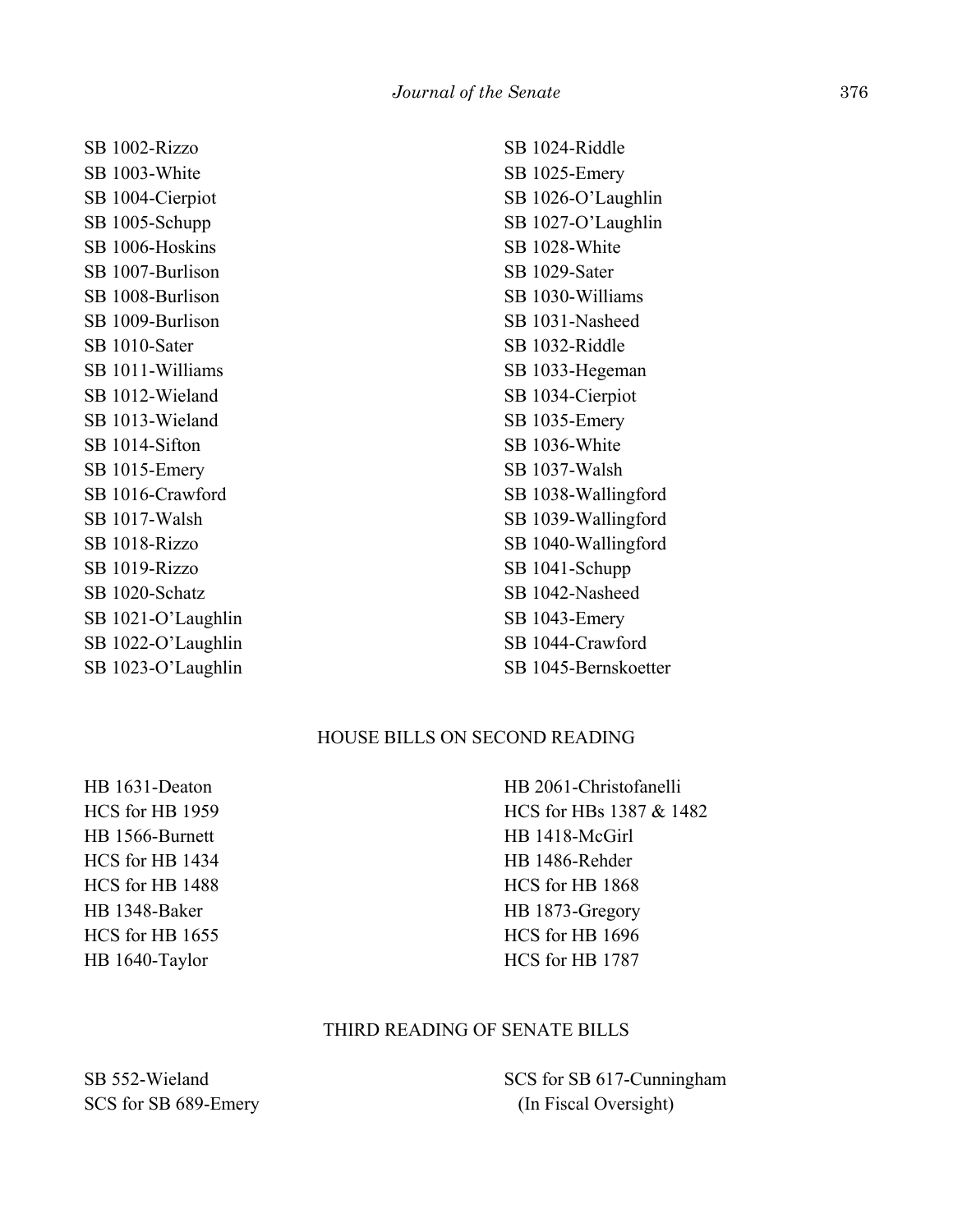## SENATE BILLS FOR PERFECTION

 1. SJR 40-Koenig 2. SB 648-Koenig, with SCS 3. SB 664-Burlison 4. SB 587-Bernskoetter 5. SB 558-Schatz, with SCS 6. SB 529-Cunningham, with SCS 7. SB 631-Hegeman, with SCS 8. SB 531-Wallingford 9. SB 594-Hough, with SCS 10. SB 636-Wieland 11. SB 644-Hoskins 12. SB 718-White, with SCS

- 13. SBs 673 & 560-Brown, with SCS
- 14. SB 677-Luetkemeyer
- 15. SB 569-Koenig, with SCS
- 16. SB 608-May, with SCS
- 17. SB 632-Hegeman
- 18. SB 590-Burlison, with SCS
- 19. SB 559-Schatz, with SCS
- 20. SB 583-Arthur, with SCS
- 21. SB 646-Koenig
- 22. SBs 675 & 705-Luetkemeyer, with SCS
- 23. SJRs 48, 41 & 43-Luetkemeyer, with SCS
- 24. SB 699-Riddle, with SCS

# INFORMAL CALENDAR

# SENATE BILLS FOR PERFECTION

SB 523-Sater, with SCS, SS for SCS & SA 3 (pending) SB 524-Sater SB 525-Emery, with SCS, SS for SCS & SA 1 (pending) SB 526-Emery, with SCS SB 530-Cunningham, with SCS, SS for SCS & SA 1 (pending) SBs 538, 562 & 601-Libla, with SCS, SS for SCS & SA 1 (pending) SB 539-Libla, with SA 1 (pending)

SB 553-Wieland, with SA 1 (pending) SB 555-Riddle SB 557-Schatz, with SCS SB 575-Eigel, with SS#2 & SA 2 (pending) SB 581-Cierpiot, with SCS SB 592-White SB 618-Wallingford SB 649-Eigel SB 670-Hough, with SCS, SS for SCS & SA 1 (pending) SJR 32-Sater

# CONSENT CALENDAR

Senate Bills

Reported 2/13